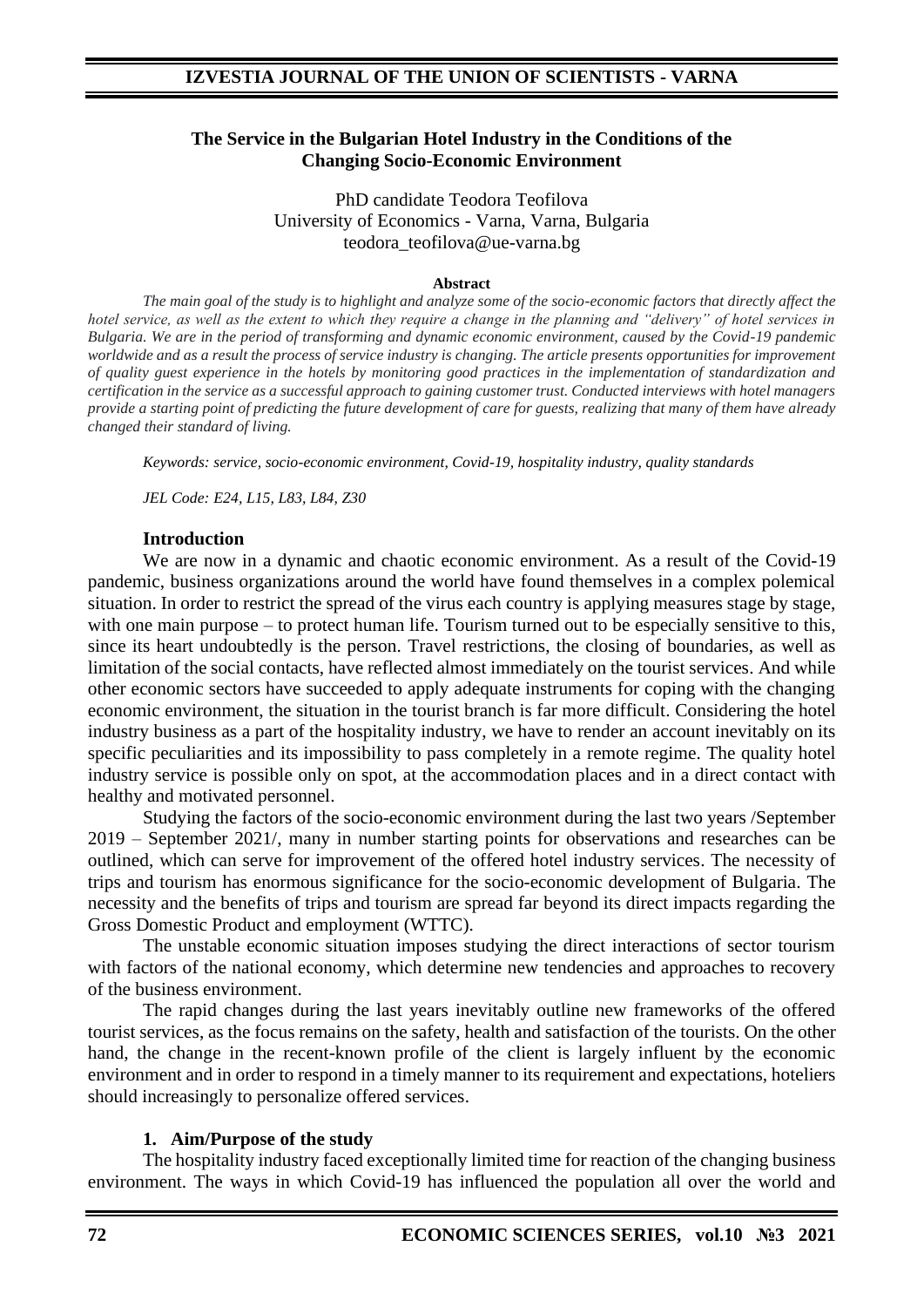restricted the access to different in type tourist services are many. And in this connection the purpose of the present study is to be examined how the unfavorable impacts of the economic changes have been met by the business, an analysis of the factors, which directly affect the increasing crisis and how all this has affected the quality of the offered services. Have the standards for servicing been changed and how and to what extent owners and managers of hotels have conformed with the national requirements.

## **2. Research method**

For the purposes of the analysis, five in-depth interviews with managers of different price class and category hotels, situated in and around city of Varna have been carried out during the period September – October 2021. The choice of the geographical region is not accidental, and it aims the results of the summer tourist season in 2020 and 2021 to be reported. The respondents have longterm experience in the hotel industry management and have authority to make decisions. A personal meeting-conversation was carried out with all of them, with preliminarily selected open questions, and more concretely:

- General information about the hotel.
- Changes in the material and technical base of the hotel.

Evaluation of the changes in the service at the hotel, as a result of the Covid-19 pandemic.

Evaluation of the socio-economic factors, which directly influence the hotel service.

The willingness of managers and their team to improve the service quality in order to respond to changes in the consumer behavior.

The purpose of the carried out conversations is to be collected data, professional and personal impressions about the changes, which have occurred in the hotel industry service, as a result of the Covid-19 pandemic, the introduced restrictive measures and the consequences of them. The name of respondents was replaced with pseudonyms, in order to preserve their anonymity of their participation (Table 1).

| Participant    | <b>Type of hotel</b>               | <b>City, Country</b> |
|----------------|------------------------------------|----------------------|
| <b>P1</b>      | City hotel complex,<br>category 4* | Varna, Bulgaria      |
| P <sub>2</sub> | Business hotel,<br>category $4*$   | Varna, Bulgaria      |
| P <sub>3</sub> | Business hotel,<br>category $4*$   | Varna, Bulgaria      |
| <b>P4</b>      | Holiday hotel 4*                   | Varna, Bulgaria      |
| <b>P5</b>      | Boutique city hotel 3 <sup>*</sup> | Varna, Bulgaria      |

Table 1. General information about the studied objects

#### **3. Literature review**

Clarifying the essence of the concept of service is not one-way, since depending on the direction in which it is studied, the term gains a different meaning.

In the specialized scientific literature, the service is presented most frequently as a process (Vonderembse and White, 1988), a cycle (Schroeder, 1998), a system (Grönroos, 1990; Eiglier and Langeard, 1987) of interrelated elements or factors of the environment.

For the purposes of the present study is necessary a focus on these authors, who refer in their definitions more than one socio-economic factor of the environment from the point of view of the organization, which gives services.

According to Mullins (Mullins, 2001) "every business activity can be considered as an open system, which takes from the environment people, finances, raw materials and information, which it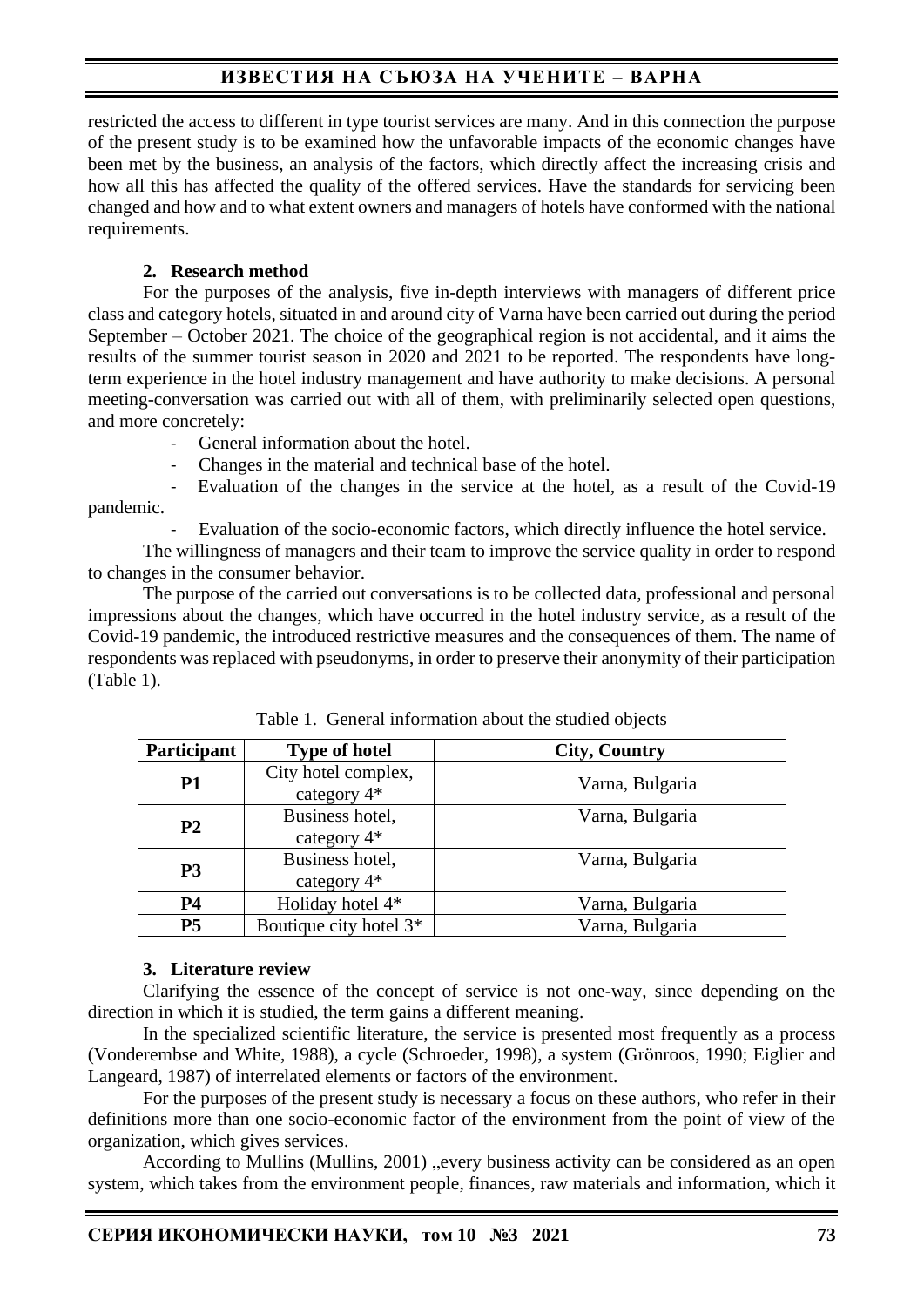processes and returns in the form of a complex product". The purpose of the system is creation of value for the customer and benefits for the hotel industry organization.

Lockwood's conception (Lockwood and Jones, 1989) has brought at foreground the service as a combination of operations, each of which consists of three main components: material assets (buildings, furnishing, equipment, financial resources), human environment (service personnel) and customers. The combination of the components, the author determines as resultative in the following directions:

•The interaction between the customers and the personnel leads to production and consumption of a service.

•The interaction of the personnel and the material assets affects the productiveness of labor.

•The interaction of the customer with the material environment forms the profit for the organization.

Lockwood presents the service as a center of the organization, where the customer meets the material, financial and human resources of the company, and as a result of this meeting is given a service, which quality is bound with the productiveness of labor and the economic benefits for the company.

According to Луканова (Lukanova, 2017) out of the above described interactions are excluded significant elements. According to her the personnel also has participation in the forming of the profit, as she reckons that the customers contribute for the productiveness of labor, and the material assets form the environment of the service provision.

The model "Servicescape" (Bitner, 1992) can be considered from the point of view of the material base impact on the service. In relation with the Covid – 19 outbreaks and the occurred partial changes in the material and technical base of the hotels, the author's opinion is that this model can be applied for future researches of the environment, in which the service is produced and offered. The essence of the indicated model is that it reports elements and dimensions of the environment or physical stimuli, which can render impact on the physical environment. These dimensions are usually organized in three categories: atmosphere, space and/or function and signs, symbols and artifacts. Its main purpose is understanding the consumer behavior and in what way its impact influences the making of a decision for purchase or usage of a certain service. By environment is meant both physical space, in which the service is produced and the interaction between the employees and the customers.

In terms of service quality and achieving a high degree of customer satisfaction hotel service require constant improvements to keep pace with the changing customer expectations (Manhas and Tukamushaba, 2015). Given the intangible nature of service quality, benchmarking is critical for maintaining service quality and achieving customer satisfaction (Min et al., 2002; Yasin and Zimmerer, 1995). In the hospitality industry, benchmarking is widely applied in various schemes such as environmental certifications (Geerts, 2014), franchising (Lo and Fang, 2018) and hotel classifications (Nunkoo et al., 2019). Traditional benchmarking process includes thinking, acting, evaluating, planning and looking ahead (Yasin and Zimmerer, 1995). However, given that the unprecedented outbreak of COVID-19 has rapidly and urgently spread its impact, such benchmarking for service quality in response to the pandemic remains undiscussed in the extant literature (Chan et al., 2021).

### **4. Changes in the socio-economic indicators**

The economic factors of the environment inevitably influence the specifics of the hotel service, directly affect the workforce in the sector, consumer incomes and attitudes. Their changes shape business climate in the organization. Unemployment, inflation and wages are of particular importance. As a result, conclusions could be drawn to guide the Bulgarian hoteliers to form a new profile of their customers along with planning the future of the hotel service in pandemic conditions.

• **Average annual inflation** – for 2020 it amounts to 1,7% (Figure 1). The decrease compared to 2019 is 1,4%, which can be reported as a positive result. The expectations are that in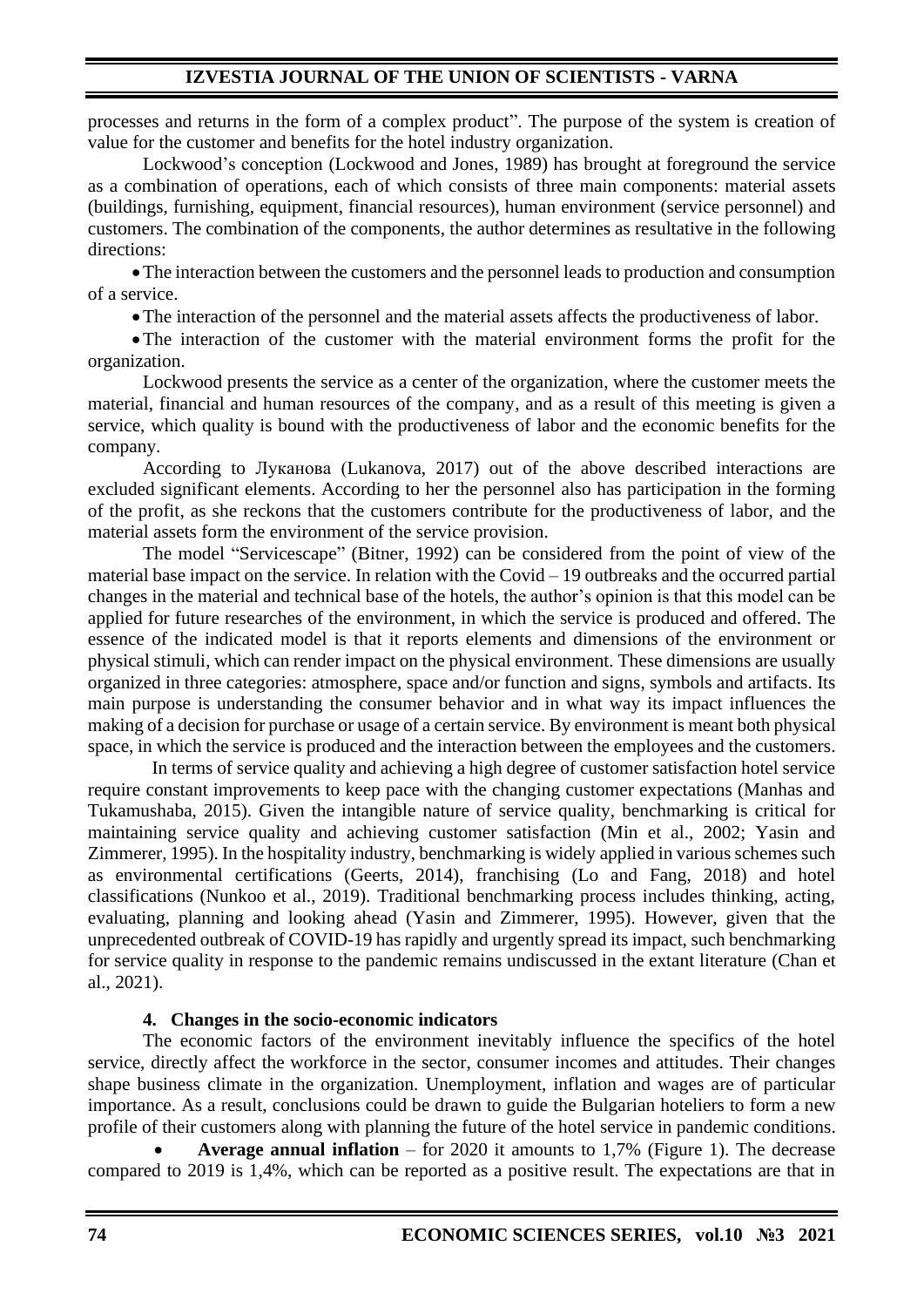

2021 this declining trend to continue.

Figure 1. Average annual inflation for the period 2010 - 2020

Source: National Statistical Institute

• **Average annual percent of unemployment -** The data given by the National Statistical Institute in Bulgaria for 2020 report index of unemployment in Hotel and Restaurant sector by 5,1% (Figure 2). This is with increase of the index by 0.9%. As of September 2021 the presented data in the sector indicate rising to 7% as per reasons, directly connected with the pandemic situation and because of the big number of business subjects, which have suspended temporarily or permanently their activity.



Figure 2. Average annual unemployment index for the period 2010 – 2020

Source: National Statistical Institute

• **Average annual gross salary in Hotels and Restaurants sector –** The cost of labor in the hotel industry is increasing (Figure 3). However, against the background of the general economic situation and compare to the average salary in Bulgaria, we can define it as one of the lowest in the country. In 2021 the exported data for the third quarter show again an increase in wages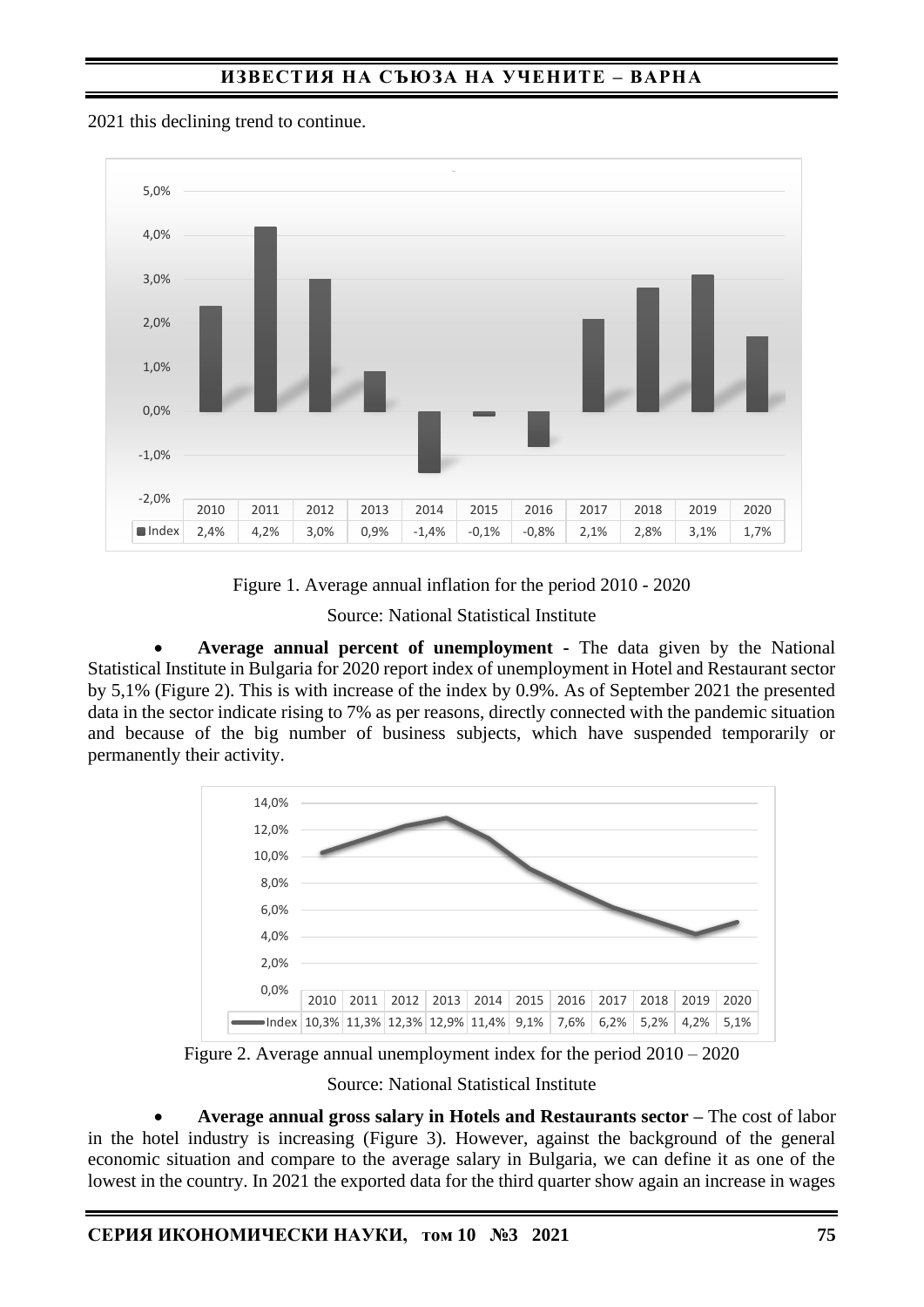in the sector with 24%. The sspecific features of the hotel service requires constant actions in terms of increasing the motivation of the employees in order to reduce turnover due to low pay.



for the period  $2010 - 2020$ 

Source: National Statistical Institute

In addition to the above data, the following trend for Employment in the Hotel and Restaurant sector is encouraging (Figure 4):



Figure 4. Employment and official relations for Hotel and Restaurant sector Source: National Statistical Institute

As per data of The World Travel & Tourism Council, the Covid-19 pandemic is possibly to cause discharging of 50 million jobs in sector tourism all over the world. Taking into account the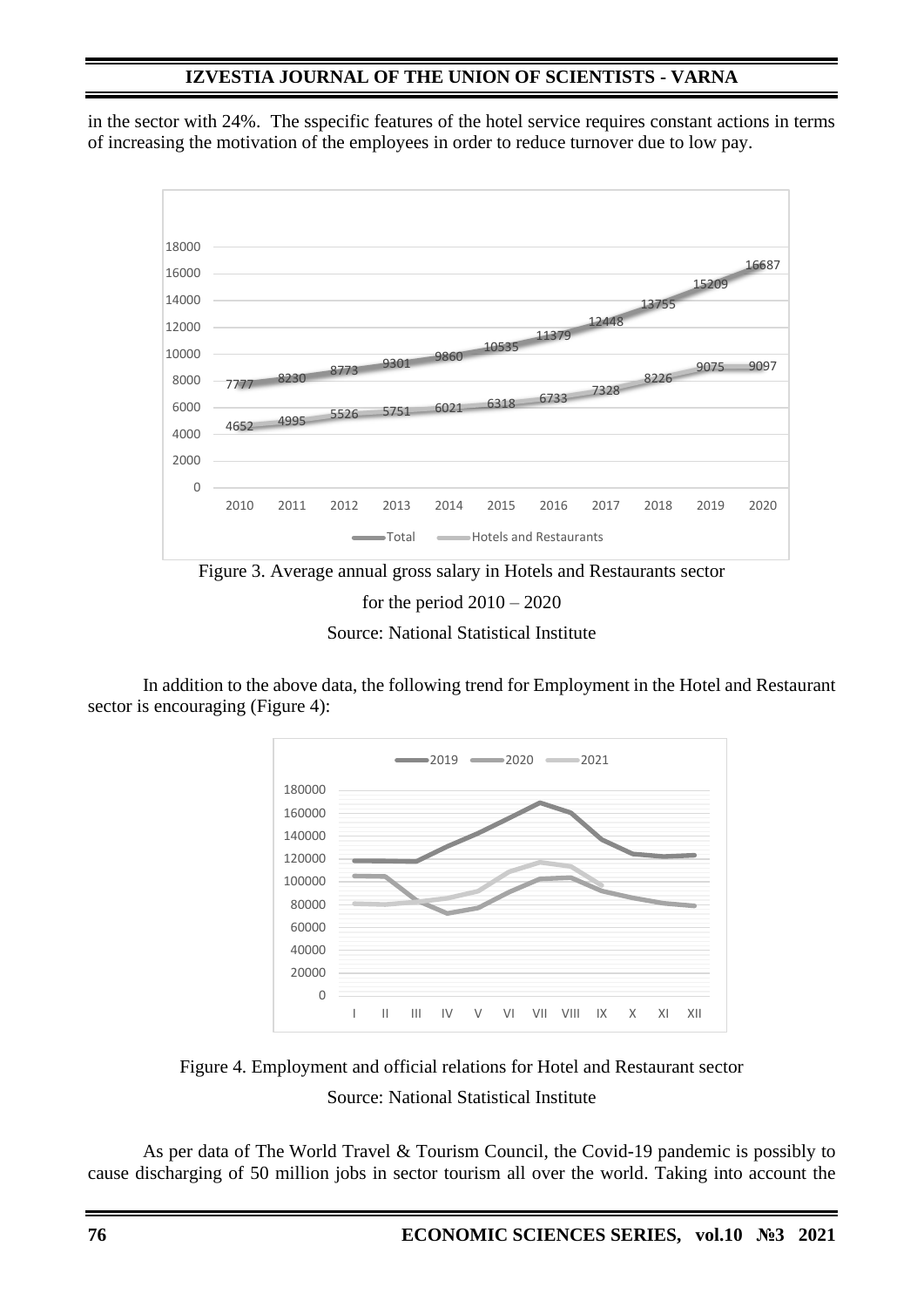unstable environment the companies may delay the investments, log-term planning will be a challenge and hiring manpower will be postponed. A tendency to dismissal of the seasonally hired workers is expected with purpose optimization of the expenditures for the business, as on the other hand is given opportunity the qualified workers to stay motivated.

The presented data for 2021 show an increase in employment in the sector, which to a large extend can be determined by planned activities for optimization of the labor market. Small number of hotel structures decided to keep their permanent and qualified employees and to give them opportunity to stay motivated. This tendency was confirmed by interviewed hotel managers.

There are some socio-economic factors, directly affecting tourism, show the new face of the industry, due to Covid-19 pandemic. For the third trimester of 2020 the National Statistical Institute reports average expenditure for free time, cultural rest and education to the amount of 92,46 BGN, and for the same period in 2021 are reported 120,58 BGN. The reported growth of 32% shows that the population gradually begins to recover from the situation and plans time for rest.

The analysis of the indicators above clearly outlines the crisis situation in the hotel and restaurant sector. A key point in the present study is hotel service and how it changes under the influence of the dynamic environment. Regardless, the companies in hotel business need a plan how to increase the quality of the offered services and to model their product in delivering high level of satisfaction.

#### **5. Research findings**

#### **5.1. The influence of hotel environment on expectations of provided services**

Everything exposed above describes the complicated socio-economic framework for the activities in sector hotel and restaurant industry. For beginning of the critical period about tourism in our country may be accepted the state of emergency announced in March 2020.

Several months later, in April 2020, The Ministry of tourism issued "Instructions for functioning of the places for accommodation and the establishments for feeding and entertainment in the conditions of danger from contamination with Covid-19 in Bulgaria"**.** As of October 2021 the document is reissued more than 12 times. On the one hand this shows striving of the state structure to update the information and aims to assist the business with directions for coping with the changes. The business representatives in the person of managers and owners of hotels reckon that this dynamic and the increasing requirements impede to certain degree the working process of the objects and impacts directly the quality of service and the guests' complete experience.

The main purposes according to the ordered instructions are the following:

- Applying of the anti-epidemic measures in relation with COVID-19 with purpose provision of maximum protection of the population's health.
- Increasing the safety and protection of the employees' health, who service the guests of the establishments for accommodation.
- Minimization of the risk from contamination of the guests and other outsiders, including suppliers.
- Limitation of the number of the contacts on the territory of the tourist objects for a certain period of time as a part of the protection against the risk from contamination.
- Complex and coordinated actions, conformed with the stage of development of the epidemic situation.

Regarding the set purposes and the followed requirements and measures, the hotel-keepers are put before a serious challenge in relation to the readiness to respond timely.

A manager of a boutique city hotel 3\* shares:

*(P5) We were forced to reorganize the whole working process within a short term. Together with the preparation and carrying out of the set instructions regarding the object and the personnel, we had to change our marketing strategy regarding the guests. We are a city hotel, we do not rely completely on the summer season, since our main guests are representatives of corporative*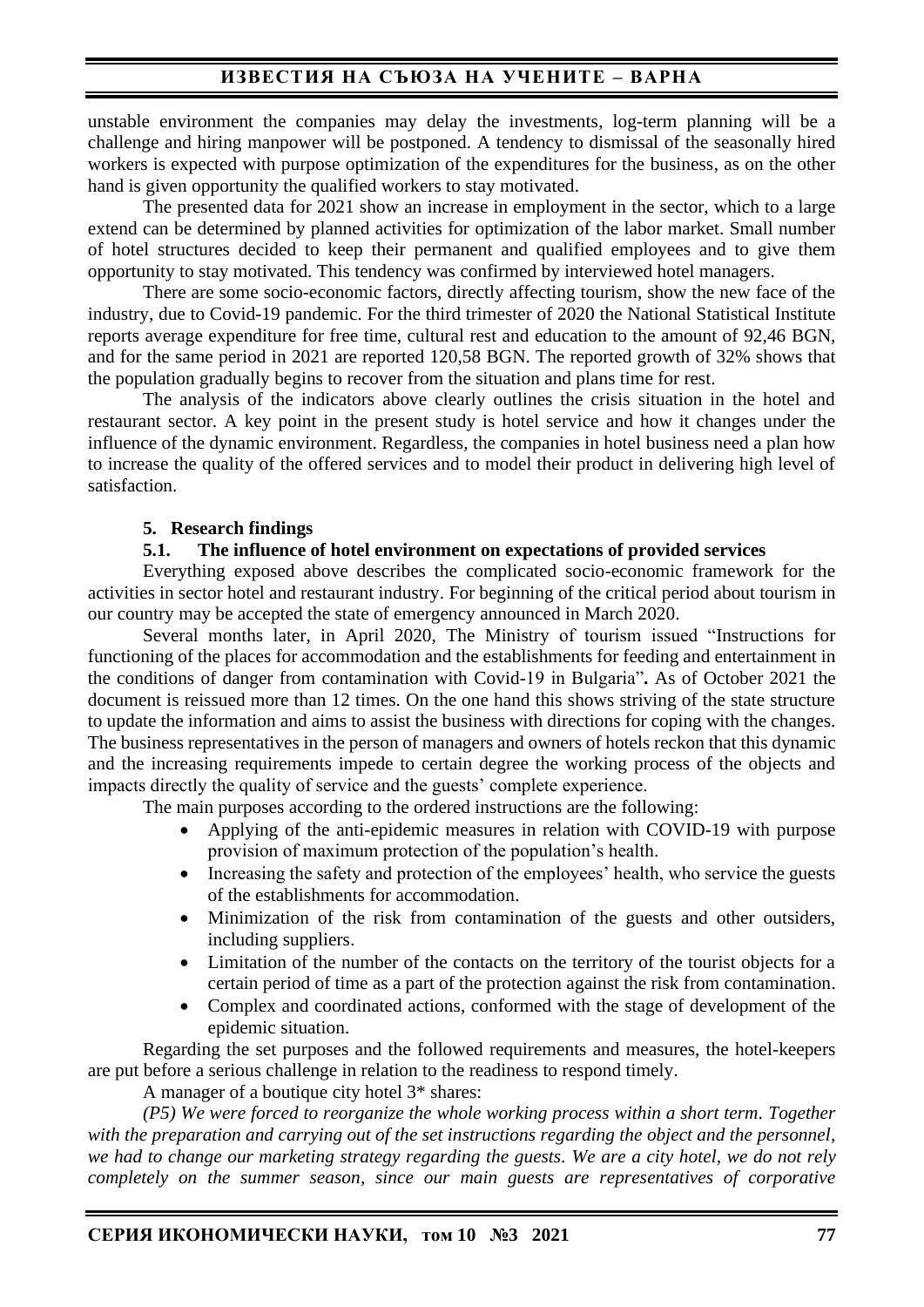*customers. But their work also stopped or passed into a remote form. The expectations and our preliminary researches, have hinted us that in 2020 we may meet more individual guests, who shall probably visit us for the first time. This means that we do not have right to make mistakes and our care for their health and safety, as well as the good first impression, must be a priority.* 

An action plan for restriction of the Coronavirus infection is drawn up and updated periodically in all visited objects. According to the document whole manager team have to apply adequately the introduced measures and to distribute the available human and economic resources with purpose prevention and protection of the public health. There is necessity of carrying out additional instructions, an evaluation on the action plan execution, control of the compliance, applying preventive and correcting actions. In the process of data collecting and during the conversations carried out, managers are unanimous that their expectations were the above listed activities to be implemented by the support of the Regional health inspectorate and the competent institutions, as they share that they have met understanding and cooperation, which have facilitated their work.

*(P4) We would not have coped without help by the competent institutions. The instructions were many, some of them contradictory. The frequent meetings with representatives of the Regional Health Inspectorate helped us to cope with the requirements on the move. It was clear for all of us that the period of adaptation to the situation shall be long, and the summer season in 2020 was still vague. We had to invest in purchasing purification systems for air, ozone machines, UV lamps, moisturizers, in order our guests to feel comfortably. It was necessary to provide in our budget amounts for installation of transparent protective screens, information materials and instructions, which to situate in the shared premises in the object, as well as our costs for hygienic materials have increased (dozers and disinfectants, masks, gloves, protective aprons and etc.).* 

The introduction of new technologies and service innovations is another sign that companies are successfully adapting to changes. The placement of self-service kiosk in the places of accommodation is common in more and more hotels around the world. In Bulgaria, this technology is still not so widespread, but definitely an investment in this direction is being considered. Almost all respondents say that by offering online service /e.g. check-in or check-out/ will attract a wider segments of customers. Everyone agrees that traditional reception services will not be cancelled, as this is the most important point to make first impression.

The introduced requirements regarding cleaning and disinfection of the rooms for guests meet one main disadvantage. Planned time, for which the process has to be carried out in compliance with the instructions, is increased. About the comfort and safety of the guests and the personnel in every object are developed procedures and standards for cleaning, maintenance and disinfection, as well as control of the bought disinfection solutions and hygienic materials. According to the introduced instructions is necessary hourly carrying out of activities as per cleaning and disinfection of the risky zones. A manager of a city four-star hotel shares:

*(P1) The time for cleaning and disinfection of the rooms and shared premises has increased. This has led to impossibility for us in certain periods to offer services like* "*early check-in*" or "late *check-out", and we had days, in which we cannot accommodate our guests at the promised time after 2:00 PM. As for the staff, in relation with the changes and the plan for optimization of the expenditures we were forced to discharge the employees occupied at bellboy position. We considered to specify and train an employee who can take care for observation of the anti-epidemic measures, but subsequently it was established that it is more reliable all employees depending on the department to see and realize control activities.*

The changes regarding the offered service in the hotel restaurants are also outlined with special significance about their quality. The traditional for holiday hotels and resorts "all inclusive" is changed partially or completely by type "a la carte", and the introduced time zones for feeding are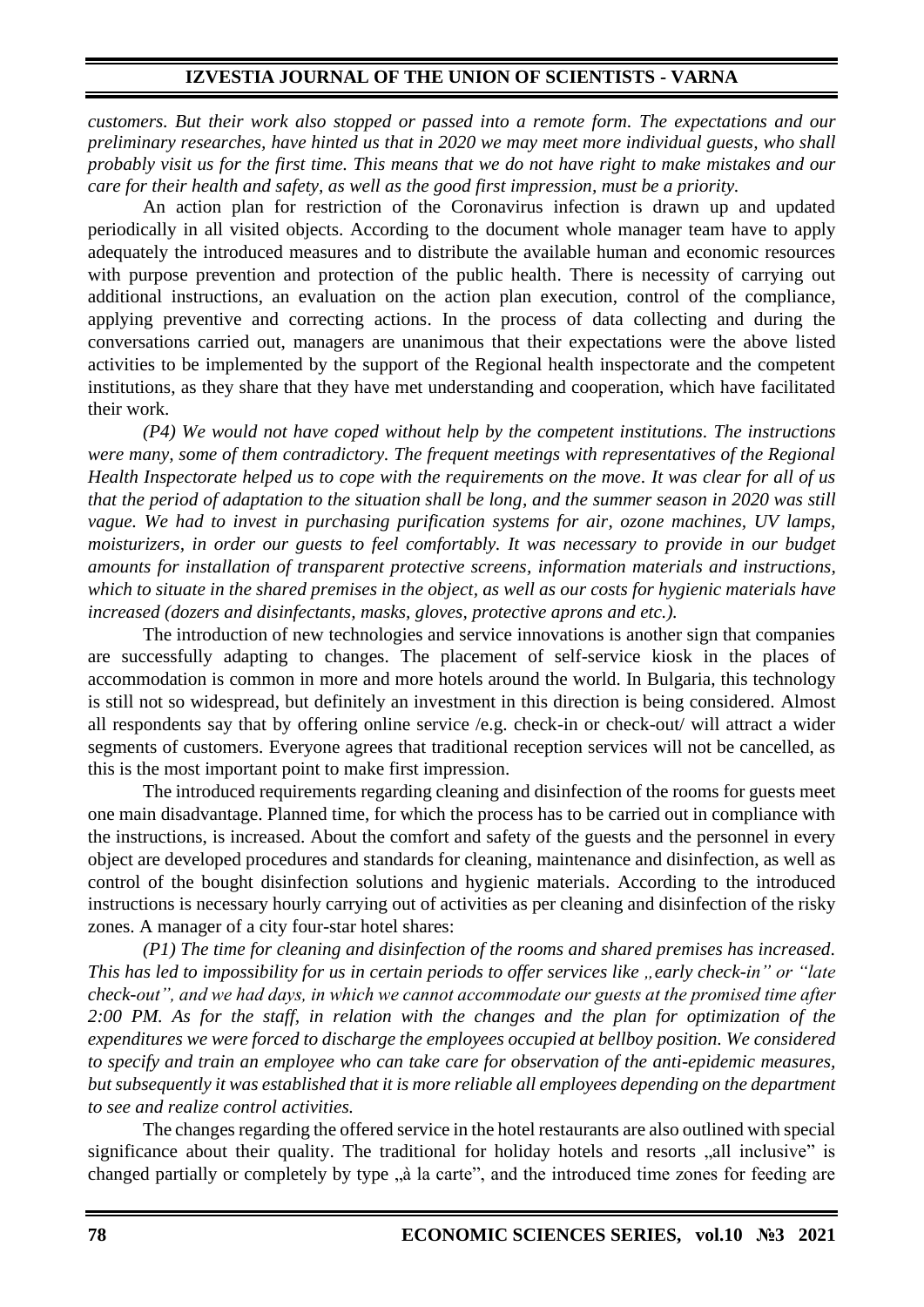shaped according to the occupancy of the hotel.

*(P4) The introduction of dining time zones was met with understanding. In this way we save time of the guests, knowing approximately how many people will visit the restaurant in the specific range and we were ready to serve them quickly.*

With the city hotels is observed the following:

*(P2) The food at breakfast is individually wrapped: fruit,croissants, cakes, etc. The cutleries, too. We notice that the change in the appearance of the offered assortment has decreased the visual satisfaction of the customers. On the other hand, this is an additional cost for our Company, that's why we were forced to find a reliable partner/supplier meet requirements. We are a business hotel, our rooms are furnished for this purpose. In the cases when we have to provide room service, we need to think about what improvements are necessary in order to cover the discomfort of feeding outside the restaurant. And this recommendation came by our loyal customers, for which we are grateful to them.* 

#### **5.2.The changes in the consumer preferences and their expectations on service**

An overview of the changes mentioned by the respondents can be presented as follows:

• Changes in the duration of the trips.

*(P1) More often we receive "last minute" reservations from guests who have stayed with us usually for a week. Now their preference is to visit us two or three times for a shorter stay /2-3 nights/, instead of long vacation. This is a common practice for Bulgarians and guests arriving from Romania. Furthermore, private vehicle is the preferred transport type. As a complement to our loyal customers, we introduced the possibility of free parking.*

• Changes is personal income of households due to economic instability (Berger, 2020) All participants said they had reviewed their discount programs. Marketing departments prepare a new sales plan, with loyal customers being a priority. Additional services /SPA, conference block, beauty treatments/ are offered at preferential prices.

*(P4) The pandemic has provided an opportunity to remind our customers about our loyalty program. We contact companies that accommodate their employees with us and offered them "work and relax" package. As we have a modern conference block, our guest could easily hold their meeting online and then relax in the SPA. Regarding the individual guests, we have also developed discount programs, even reduced our standard price for short.*

• Changes in the attitudes of managers in improving quality hotel service

In order to increase competitiveness of the Bulgarian hotel product, the participants share that the pandemic situation is a prerequisite for changing their attitudes towards the introduction of quality management systems or customization of the offered services.

*(P3) We are increasingly discussing with the introducing of quality standards. For example, if we had introduced a safety or quality standard before pandemic, we would now largely be following standardized procedures, not creating them now. This applies to the organization of the work process in hotel and facilities. In term of service, we plan to rely on personalized approach, as each guest is different.* 

#### **6. Conclusion and recommendations**

Tourism is of key significance about the socio-economic development of our country. The hotel business as a part of the industry as per hospitality has born serious damages and the system for service has transformed. Thanks to it are created working positions, prosperity is achieved and the favorable impact on the psychological indexes of the population is enhanced. The development and the application of new standards for service during a crisis may be a challenge (Bitner, 2008; King, 1984). Hotels marketing, maintenance and human resources practices face significant challenges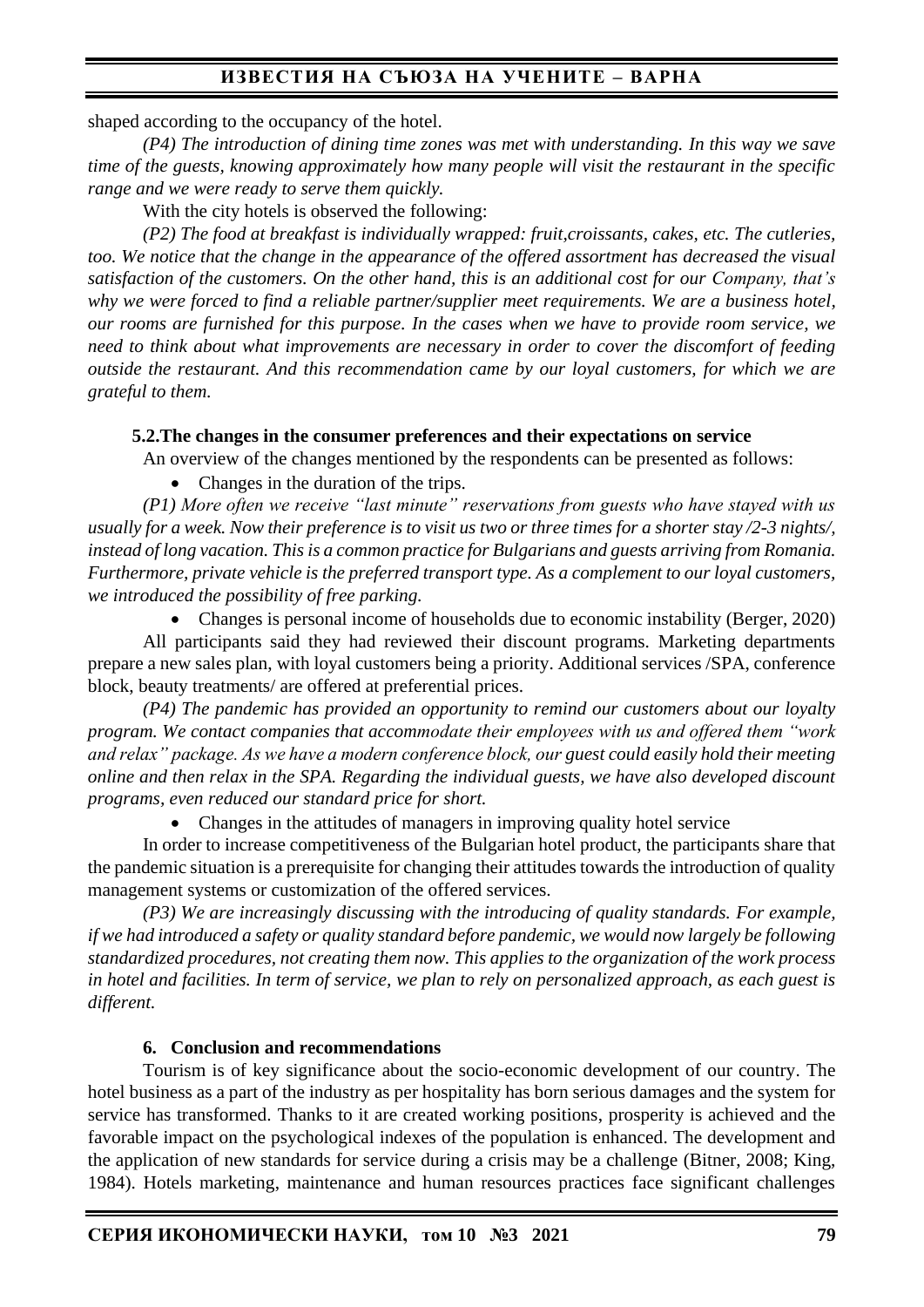because of the pandemic (Lai and Wong, 2020).

It is possible all above indicated activities to change the guest's attitudes. They may cause discomfort and confusion, which on their behalf can ruin the whole experience and cause refusal of a subsequent trip.

The studied results show that in the sphere of the hotel industry the changes, imposed by the changing economic situation practically are used as a base for building upon the familiar product. A part of the managers is planning to take advantage of the situation and to offer a competitive level of service. They reckon that the application of new procedures as per safety for the personnel and the customers would lead to optimization of the processes as per service, and the developing of systems for quality management shall be beneficial about the complete management and functioning of the accommodation facility. It is necessary to be made the clarification that the offered recommendations are not limited only to the crisis situation, in which the branch is. The quality hotel service has to be a priority, regardless of the complicated economic situation. An adaptation of the services as per service according to the customers' individual expectations as a whole would be a competitive advantage, taking into account the oversupply. As main recommendations to the business can be outlined:

- Health will be a key influencing factor in the tourism and hospitality industry recovery after the COVID-19 outbreak due to the residual fear associated with this pandemic and similar diseases (Wen et al., [2020\).](https://www.emerald.com/insight/content/doi/10.1108/IJCHM-03-2020-0237/full/html?casa_token=k-jCNOPRm2wAAAAA%3AM_a7WMLW2LDU6rzH4ryvut4r_YNLDtXHSc97sOPKHe3_1oW6PDI_O1dpGfUGC8OhYckDwI1zlw2fuym5P7d3QW4X3fFyngwZuPg_-NjBwtDUH4md9Oxz&utm_source=TrendMD&utm_medium=cpc&utm_campaign=International_Journal_of_Contemporary_Hospitality_Management_TrendMD_0&WT.mc_id=Emerald_TrendMD_0#ref049) For this reason, it is important to follow the regulations and measures to ensure the safety of guest and staff.
- Use of additional channels for advertising and promotion of the hotel products /social networks, livestream sales/.
- Introducing service innovations to limit personal contact with guest /possibilities for online check-in and check-out, QR code technology/. On the other hand, guests should not be limited by "small talks" with personnel during their stay, as the hotel service is of a strong social nature, care for the guest's experience should come first.
- Introduction of international standards and good European practices and adoption of innovative products, information and communication technologies in unison with the requirements of the tourist demand.
- Increase the added value of the service focus on quality rather than quantity.
- Seeking feedback from the guests in order to improve the hotel environment.

### **References**

- 1. Azurite Consulting, COVID19 impact on business leaders, owners and decision makers, Ireland, 17-24 April 2020.
- 2. Berger R. (2020) Covid-19: Impacts et rebond, Transformations sectorielles et implications macroéconomiques en France, Roland Berger, Paris
- 3. Bitner, M.J. (1992), *"Servicescapes: the impact of physical surroundings on customers and employees"*, Journal of Marketing, Vol. 56 No. 2, pp. 57-71. Grönroos, Chr. (1990) Service Management and Marketing. Lexington Books, pp. 205-209.
- 4. Bitner, M.J., Ostrom, A.L. and Morgan, F.N. (2008) *Service blueprinting: a practical technique for service innovation.* California Management Review, Vol. 50 No. 3, pp. 66-94.
- 5. [Chan, J.,](https://www.emerald.com/insight/search?q=Janelle%20Chan) [Gao, Y.\(L\).](https://www.emerald.com/insight/search?q=Yixing%20(Lisa)%20Gao) and [McGinley, S.](https://www.emerald.com/insight/search?q=Sean%20McGinley) (2021) *Updates in service standards in hotels: how COVID-19 changed operations*, [International Journal of Contemporary Hospitality Management,](https://www.emerald.com/insight/publication/issn/0959-6119) Vol. 33 No. 5, pp. 1668-1687.
- 6. Eiglier P., E. Langeard (1987), *Servuction: le Marketing des Service*. McGraw-Hill, 1987, p. 15.
- 7. Geerts, W. (2014), "Environmental certification schemes: hotel managers' views and perceptions", *International Journal of Hospitality Management*, Vol. 39, pp. 87-96.